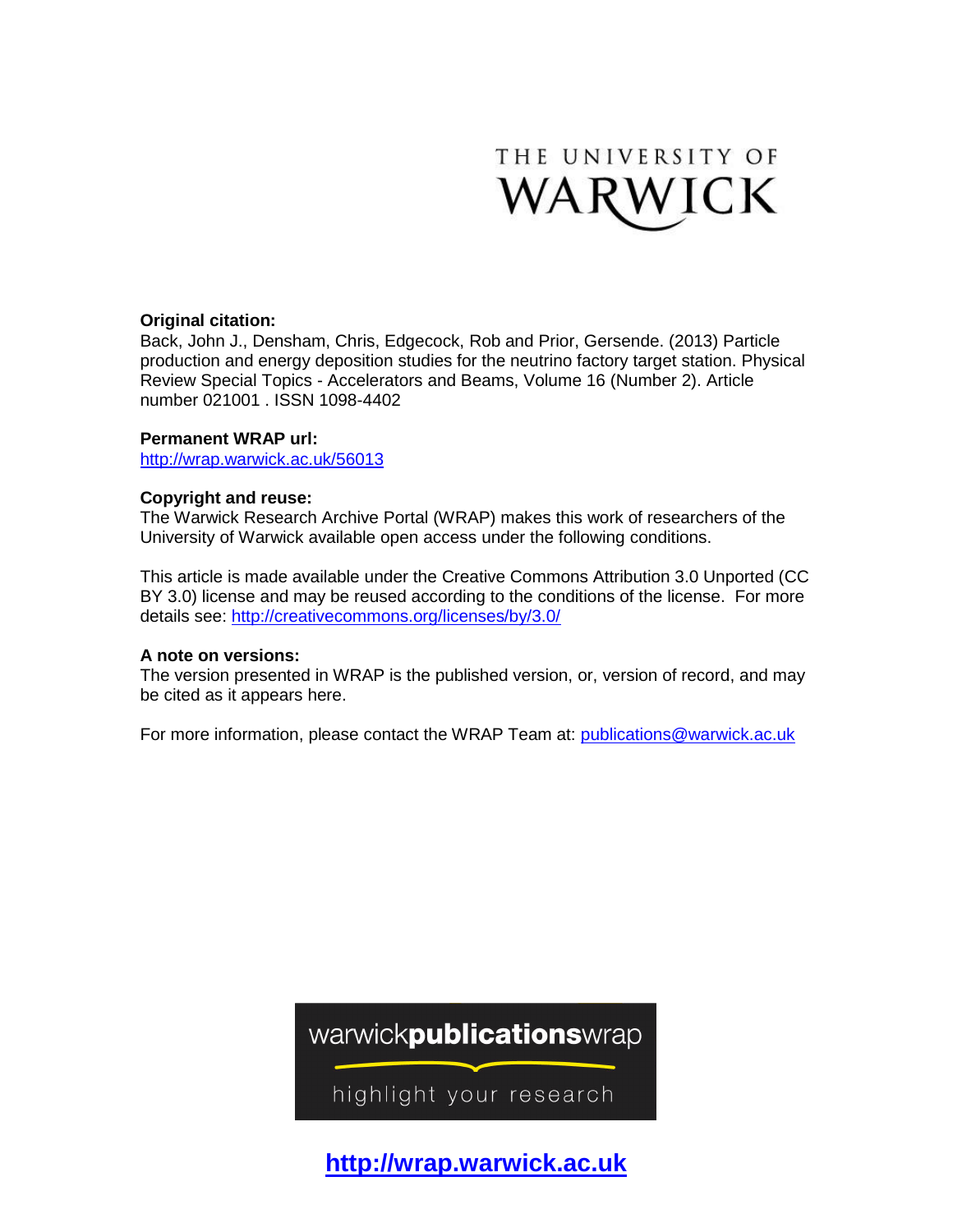## <span id="page-1-2"></span>Particle production and energy deposition studies for the neutrino factory target station

John J. Bac[k\\*](#page-1-0)

University of Warwick, Coventry, CV4 7AL, United Kingdom

Chris Densham

STFC Rutherford Appleton Laboratory, Didcot, OX11 0QX, United Kingdom

Rob Edgecock

STFC Rutherford Appleton Laboratory, Didcot, OX11 0QX, United Kingdom, and Huddersfield University, Huddersfield, HD1 3DH, United Kingdom

Gersende Prior

European Organization for Nuclear Research, CERN CH-1211, Genève 23, Switzerland (Received 19 October 2012; published 1 February 2013)

We present FLUKA and MARS simulation studies of the pion production and energy deposition in the Neutrino Factory baseline target station, which consists of a 4 MW proton beam interacting with a liquid mercury jet target within a 20 T solenoidal magnetic field. We show that a substantial increase in the shielding is needed to protect the superconducting coils from too much energy deposition. Investigations reveal that it is possible to reduce the magnetic field in the solenoid capture system without adversely affecting the pion production efficiency. We show estimates of the amount of concrete shielding that will be required to protect the environment from the high radiation doses generated by the target station facility. We also present yield and energy deposition results for alternative targets: gallium liquid jet, tungsten powder jet, and solid tungsten bars.

DOI: [10.1103/PhysRevSTAB.16.021001](http://dx.doi.org/10.1103/PhysRevSTAB.16.021001) PACS numbers: 13.20.Cz, 13.75.Cs, 14.60.Ef, 29.25.-t

## I. INTRODUCTION

The current baseline option for the Neutrino Factory [\[1\]](#page-7-0) is to use a 4 MW proton beam interacting with a free-flowing mercury jet to create an intense muon beam [[2\]](#page-7-1). The MERIT experiment has shown a proof-of-principle demonstration of a high intensity liquid mercury jet target [\[3\]](#page-7-2). The interaction of the bunched proton beam (rms bunch length equal to 3 ns) with the mercury jet creates low-energy pions that are captured by the high field  $(\sim 20 \text{ T})$  solenoid and transported through a decay chan-<br>nel Muons resulting from the decay of these pions pass nel. Muons resulting from the decay of these pions pass through a cooling section and circulate around a storage ring until they decay to neutrinos.

In this paper, we present a series of simulation studies, using the FLUKA [[4](#page-7-3)] and MARS [\[5](#page-7-4)] computer packages, on particle production and energy deposition (radiation dose) calculations. We first show the simulation results for the so-called Study 2 geometry configuration, and then describe how the geometry needs to be modified to address various safety issues. We also compare useful muon yields and energy deposition doses for different target material alternatives. Finally, we present a study on the concrete shielding requirements that will be necessary to protect the environment from the high radiation doses emanating from the target station.

### II. SIMULATION PARAMETERS

<span id="page-1-3"></span>As a starting point, the Neutrino Factory mercury jet target station geometry is based on the Study 2 configuration  $[6]$ , as shown in Fig. [1](#page-1-1), with the appropriate 20 T field

<span id="page-1-1"></span>

FIG. 1. Schematic of the Study 2 geometry of the Neutrino Factory target system. The shielding is comprised of tungsten carbide (80%) with water cooling (20%). The superconducting magnets are labeled SCn, where  $n = 1$  to 13.

<span id="page-1-0"></span>[<sup>\\*</sup>J](#page-1-2).J.Back@warwick.ac.uk

Published by the American Physical Society under the terms of the [Creative Commons Attribution 3.0 License.](http://creativecommons.org/licenses/by/3.0/) Further distribution of this work must maintain attribution to the author(s) and the published article's title, journal citation, and DOI.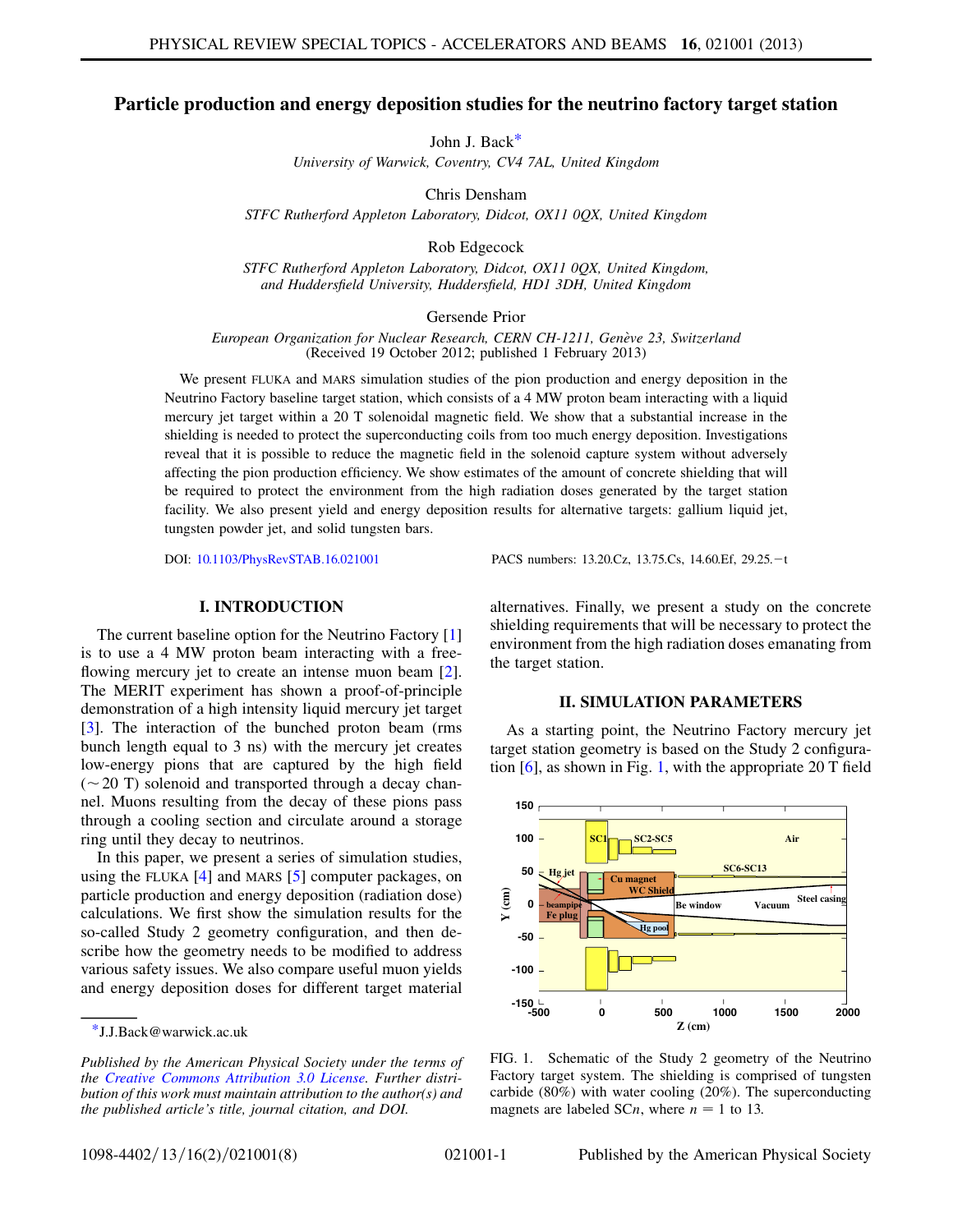map based on the dimensions and currents in the normal-conducting copper ( $\sim$  6 T) and superconducting<br>( $\sim$  14 T) coils. Variations to the geometry are made to  $(\sim 14 \text{ T})$  coils. Variations to the geometry are made to reduce the energy denosition in the superconducting reduce the energy deposition in the superconducting magnets, as well as incorporating more engineering considerations to the overall target station design. In all simulations, the proton beam has a transverse Gaussian profile with a root mean square radius of 1.2 mm. The kinetic energy of the proton beam is nominally set to 8 GeV, but is varied when finding the optimal number of useful muons from the target. The mercury jet is modeled as a simple cylinder with a radius of 4 mm, tilted at approximately 100 mrad to the magnetic  $\zeta$  axis. We also investigate the yields and energy deposition for alternative targets, also tilted at 100 mrad to the z axis: liquid gallium jet, powder tungsten jet (50% density), and solid tungsten bars. The first two alternatives are also modeled as cylinders with a radius of 4 mm, while the solid target is modeled as a 20 cm long, 2 cm diameter cylinder with a density of 19.25 g/cc. The angle between the target and the proton beam at their intersection ( $z = -37.5$  cm) varies between 20 and 30 mrad, depending on the initial kinetic energy, in order to optimize pion production [[7\]](#page-7-6).

#### III. STUDY 2 GEOMETRY

### A. Muon yields

One important figure of merit concerning the performance of the target is the total number of muons that pass through the Neutrino Factory cooling channel. This is calculated by first counting the number of pions, kaons, and muons that are directly produced by the mercury

<span id="page-2-0"></span>

FIG. 2. The accepted muon yield per proton per GeV as a function of proton beam kinetic energy. The different points show what effect different simulation code versions have on the yield calculation results. ST2a and ST2 denote different B field tapering parameters. For ST2a (ST2),  $|\underline{B}|$  adiabatically decreases from 20 to 1.75 T (1.25 T) over a length of 12 m (18 m).

jet-proton beam interaction. These secondary particles are then tracked through the solenoidal target decay channel up to  $z = 50$  m. The ICOOL simulation package [\[8](#page-7-7)] is used to find what fraction of these secondary particles end up as muons within the accelerator acceptance (30 mm transversely and 150 mm longitudinally, with  $z$  momenta between 100 and 300 MeV/c).

Figure [2](#page-2-0) shows the expected muon yields for the Study 2 (ST2) and Study 2a (ST2a) target configurations, as a function of the kinetic energy of the incoming proton beam. These yields are normalized to the number of protons on target as well as the proton beam kinetic energy. In general, the results are in agreement with the modelindependent conclusions of Ref. [[9](#page-7-8)] that ''the dependence of the muon yield on proton beam energy at constant beam power is relatively flat, and any energy between 4 and 11 GeV has a yield that is within 10% of the maximum at 7 GeV.'' There is some variation in the calculated muon yield, depending on what version of the simulation codes are used, as well as on the assumptions made about the proton beam bunch spacing (0 or 3 ns). For the former, this can only be improved by updates to the simulation codes.

### B. Energy deposition

Figure [3](#page-2-1) shows the distribution of energy deposition in the Study 2 target station using the FLUKA simulation code, which agrees rather well with those results obtained using MARS [[10](#page-7-9)]. Also shown is the total power dissipated in the first few superconducting coils. The values in SC1–SC3 are unacceptably high and certainly have to be reduced by increasing the shielding thickness [\[11\]](#page-7-10). Previous studies have shown that the forces between the superconducting coils are very high [\[12\]](#page-8-0), and in the present geometry there is no space for support structures between individual coils, which needs to be addressed. Another issue is that the normal conducting magnets also experience very high

<span id="page-2-1"></span>

FIG. 3. Distribution of the deposited energy density (J/cc) per beam pulse (50 Hz repetition rate) in the Study 2 target system. Also shown is the estimated deposited power within various regions.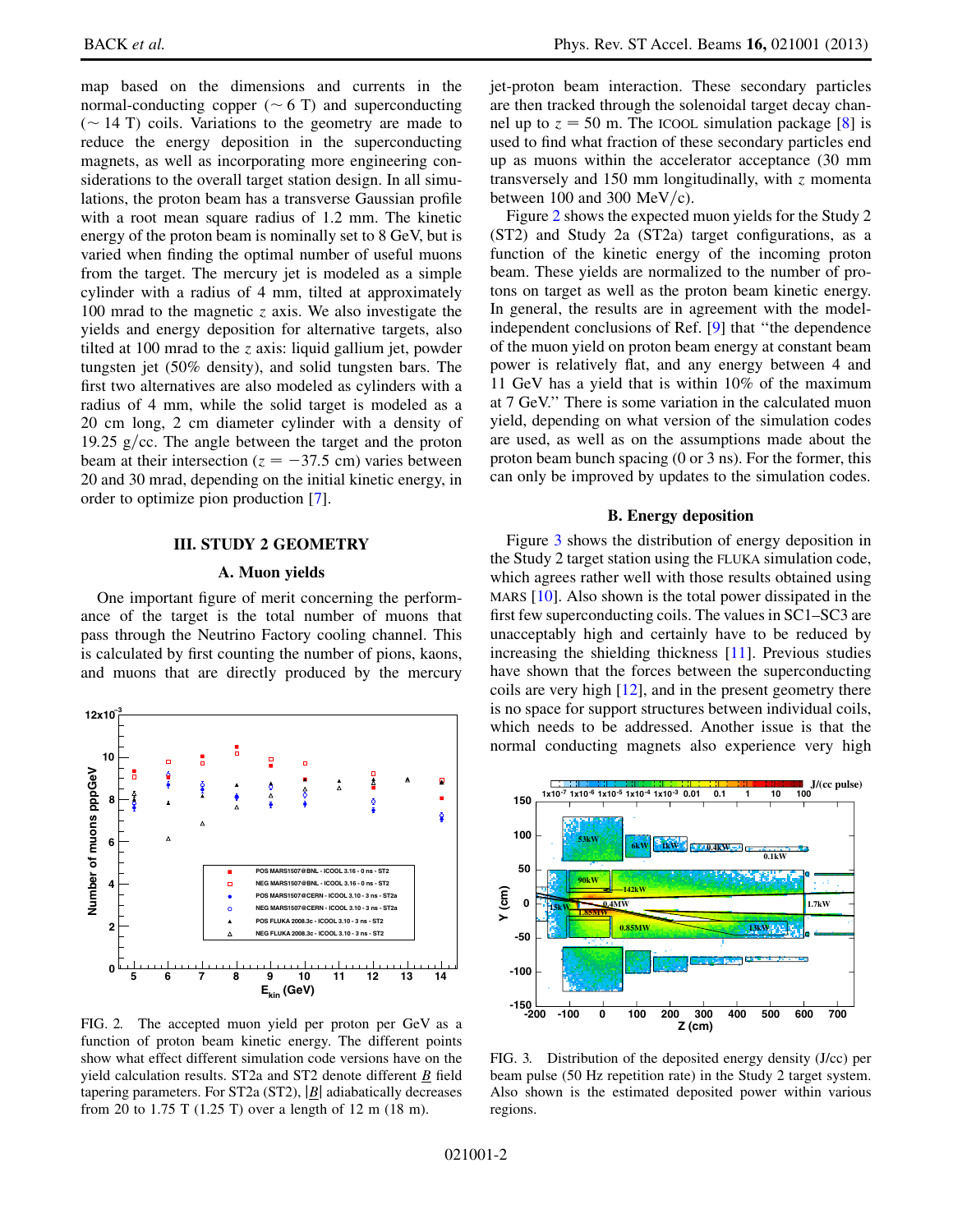levels of power dissipation (142 and 90 kW). This problem is avoided by removing them completely and replacing the volume with more shielding. This means that the magnetic field in the beam-jet interaction region is decreased from 20 T down to 15 T. Also note that the power deposition in the mercury pool is quite low (13 kW). This means that the volume of the pool reservoir needs to be increased in order for it to act as an effective beam dump for protons that do not interact with the mercury jet. In the next section we explore what effect these necessary geometry changes have on both the distribution of the energy deposition and on the accepted muon yield efficiencies.

#### IV. IMPROVED SHIELDING CONFIGURATION

Figure [4](#page-3-0) shows the new target station geometry configuration that has increased shielding (approximately doubled in thickness laterally) to protect the superconducting (SC) coils, with the normal conducting magnets removed, as well as a larger mercury pool reservoir (88 cm  $\lt z \lt$ 367 cm,  $y < -15$  cm,  $r < 45$  cm). Table [I](#page-3-1) provides the geometrical and current density parameters of the SC coils. The SC coils are arranged in triplets, each corresponding to one cryostat module. Gaps are introduced between neighboring coils to provide space for the cryostat modules and supporting structures to hold them in place (the cooling components and their internal shielding are not included in the simulation). Each cryostat is protected by large shielding volumes, made from tungsten beads (60%) with an assumed low-grade density of 15.8  $g/cc$ , and fast-flowing helium gas (40%), which replaces water as the cooling agent. This change is motivated by the concern that any creation of bubbles in the water will affect its circulation, giving nonuniform cooling of the tungsten beads, as well as the problem of corrosion in a high radiation environment [\[13\]](#page-8-1). Each shielding section, separated by 20 cm gaps, is surrounded by stainless steel container vessels (each with a thickness between 2 and 10 cm) that must support the

<span id="page-3-0"></span>

FIG. 4. Schematic of the updated target geometry configuration with increased shielding. The superconducting magnets are labeled SCn, where  $n = 1$  to 12.

<span id="page-3-1"></span>TABLE I. Parameters defining the superconducting (SC) coils for the new shielding geometry shown in Fig. [4:](#page-3-0)  $z_0$  is the initial z position,  $\Delta z$  specifies the length along z,  $r_1$  is the inner radius,  $\Delta r$  is the radial thickness, while *I* is the average current density. The last column specifies the coil materials used in the FLUKA simulation, where SCon is the compound Cu (54%), Nb (24%), Ti (12%), and kapton (10%). The mass densities for  $Nb<sub>3</sub>Sn$  and SCon are 6.8 g/cc and 7.0 g/cc, respectively.

| Coil             |          |       |       |      | $z_0$ (cm) $\Delta z$ (cm) $r_1$ (cm) $\Delta r$ (cm) I (A/mm <sup>2</sup> ) Material |                    |
|------------------|----------|-------|-------|------|---------------------------------------------------------------------------------------|--------------------|
| SC1              | $-240.5$ | 355.0 | 120.0 | 75.8 | 19.3                                                                                  | Nb <sub>3</sub> Sn |
| SC <sub>2</sub>  | 114.5    | 72.7  | 120.0 | 64.3 | 22.0                                                                                  | Nb <sub>3</sub> Sn |
| SC <sub>3</sub>  | 273.6    | 48.1  | 120.0 | 75.8 | 26.7                                                                                  | Nb <sub>3</sub> Sn |
| SC <sub>4</sub>  | 459.0    | 21.3  | 90.0  | 57.6 | 33.8                                                                                  | Nb <sub>3</sub> Sn |
| SC <sub>5</sub>  | 534.6    | 319.7 | 90.0  | 4.7  | 40.9                                                                                  | Nb <sub>3</sub> Sn |
| SC6              | 929.8    | 11.2  | 90.0  | 50.6 | 41.9                                                                                  | Nb <sub>3</sub> Sn |
| SC7              | 1036.0   | 10.7  | 70.0  | 20.0 | 45.0                                                                                  | SCon               |
| SC8              | 1081.7   | 339.5 | 70.0  | 2.5  | 46.7                                                                                  | SCon               |
| SC <sub>9</sub>  | 1453.0   | 11.0  | 70.0  | 20.0 | 46.3                                                                                  | SCon               |
| SC10             | 1534.7   | 10.7  | 70.0  | 20.0 | 45.8                                                                                  | SCon               |
| <b>SC11</b>      | 1575.8   | 348.3 | 70.0  | 2.5  | 47.7                                                                                  | SCon               |
| SC <sub>12</sub> | 1960.3   | 11.0  | 70.0  | 20.0 | 45.8                                                                                  | SCon               |

 $\sim$  200 tonne weight while limiting stresses and deformations to acceptable values  $[14]$ tions to acceptable values [[14](#page-8-2)].

The beam pipe is modeled as a 2 cm-thick stainless steel tapered volume, which defines the inner bore of the decay vacuum region. The beam pipe section just above the mercury pool surface is removed between  $z = 88$  and 200 cm to allow the mercury jet (and noninteracting protons) to enter the pool unhindered. The beryllium window, which separates the jet-beam interaction region from the rest of the decay channel vacuum, is moved further upstream to coincide with the edge of the first cryostat module. It consists of a 0.5 cm gap containing rapidly flowing He gas for cooling sandwiched between two 0.5 cm Be layers. The iron yoke plug has been removed to allow for space for the mercury jet nozzle injection and return flow system (which is ignored in the simulation). The mercury jet is still modeled as a simple cylinder of radius 4 mm, tilted at approximately 100 mrad with respect to the magnetic  $z$  axis.

#### A. Pion and muon yields

The removal of the normal conducting magnets implies that the peak magnetic field in the jet-beam interaction region is decreased from 20 to 15 T. To ensure that secondary pions from the target maintain their magnetic rigidity, the inner bore radius of the beam pipe at this location is increased from 7.[5](#page-4-0) to 10 cm. Figure 5 shows a comparison of the axial magnetic field profile between the original Study 2 geometry and the new increased shielding geometry. The latter has a much wider magnetic field profile, which helps to capture much more secondary charged particles from the target. This can be clearly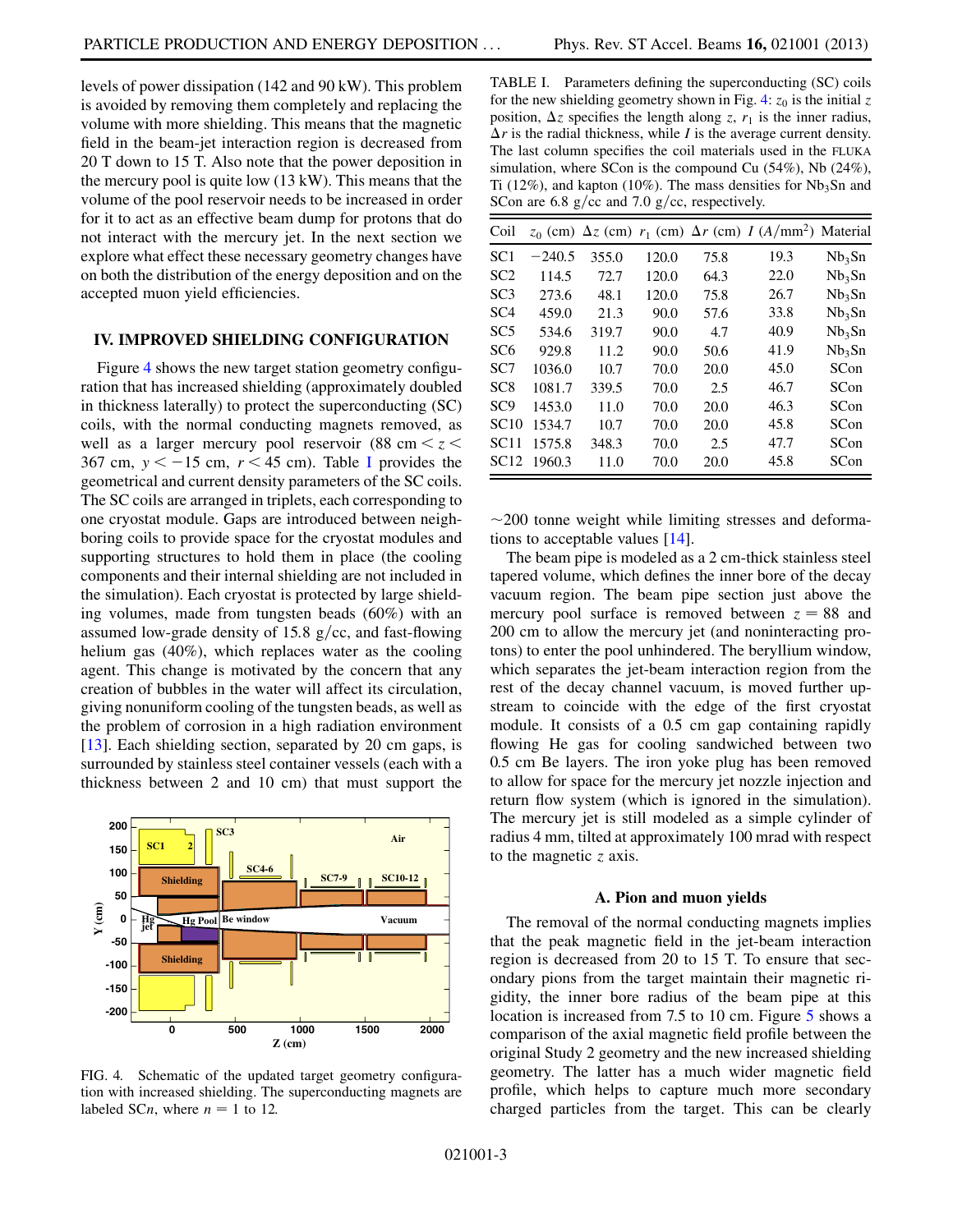<span id="page-4-0"></span>

FIG. 5. Axial magnetic field profile distributions for the Study 2 and new increased shielding geometries.

seen in Fig. [6](#page-4-1), which shows the improved chargedaveraged yield of useful pions and muons from the target, normalized to the total number of protons on target and the initial beam kinetic energy. Using the FLUKA simulation package, these yields are calculated by finding the number of pions and muons (of both signs) that pass a transverse plane 50 m downstream from the beam-jet interaction region, within the decay channel aperture that has a bore radius of 30 cm. To obtain a figure of merit for the muon yield for the Neutrino Factory, we require that these particles have kinetic energies between 40 and 180 MeV [[7](#page-7-6)].

In addition to the baseline mercury jet case, the yields from alternative target materials are also shown in Fig. [6](#page-4-1), using the simulation parameters outlined in Sec. [II](#page-1-3). Between 5 and 15 GeV, there is a two-peak structure in the normalized yield distributions, owing to the transition between different hadronic models used at low and high

<span id="page-4-1"></span>

FIG. 6. The charged-averaged accepted pion and muon yield per proton per GeV for various targets in the new increased shielding geometry. Also shown are the equivalent yields for the mercury jet target in the Study 2 geometry.

energies in the FLUKA simulation code. Above 5 GeV, the mercury jet provides the best yields, although the performance of the solid tungsten target matches this very closely. Note that we do not see a dramatic reduction in the yield for the tungsten powder jet, which is assumed to have an effective density of 50% of solid tungsten. The reason for this is that, even though less protons will interact with the powder target, the amount of reabsorption of secondary particles inside the target will also be lower, giving an overall figure of merit comparable to either the mercury jet or solid tungsten case. At low beam kinetic energy (below 5 GeV), there is an indication that the liquid gallium target gives the best yield compared to the other materials. Further analysis is required to optimize the yields for this improved shielding geometry.

#### B. Energy deposition

We have seen that the change to the target station geometry has had a positive effect to the useful muon yield. The situation regarding the energy deposition for the superconducting coils is also improved. Figure [7](#page-4-2) shows the energy deposition in the new target station geometry, obtained using the FLUKA simulation code, which shows that the increase to the shielding has dramatically reduced the power dissipation in the SC coils. Table [II](#page-5-0) provides a detailed breakdown of the deposited power in various subregions of the new geometry, where the uncertainties are estimated by using different initial random number seeds for the simulation. The first SC coil experiences a total power of 0.4 kW, with the other coils experiencing much lower values, giving a total approximately equal to 0.6 kW. These correspond to energy densities below 0.1 mW/g, which permits at least a 10 year (of  $2 \times 10^7$  s each) operational lifetime against radiation damage to their

<span id="page-4-2"></span>

FIG. 7. Distribution of the deposited energy density (J/cc) per beam pulse (50 Hz repetition rate) in the improved shielding geometry configuration for the mercury jet target. Also shown is the estimated power deposition within various regions (blue italics denote the power deposited in the beam pipe).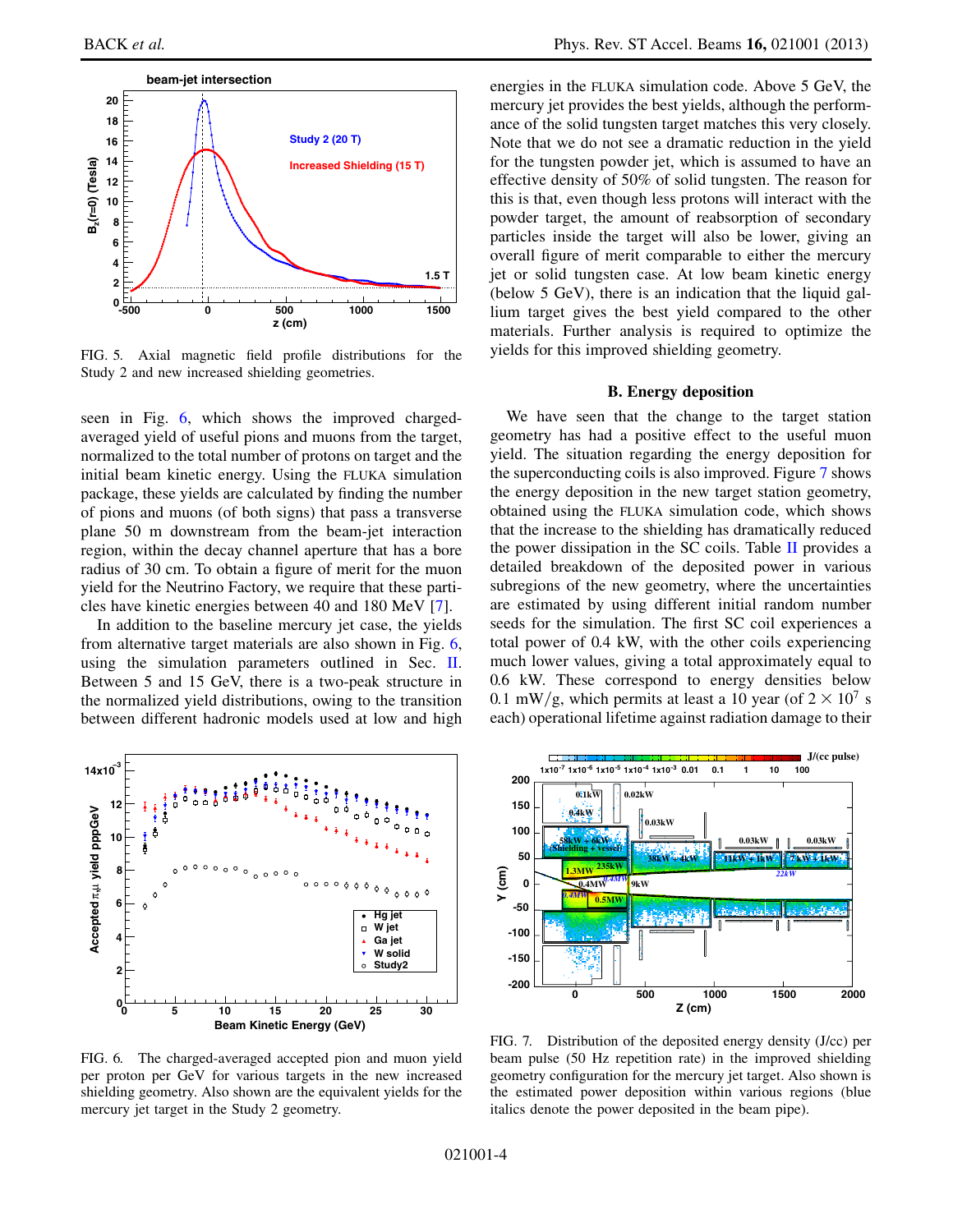|                                                    | Deposited power (kW) |                   |                   |                   |  |
|----------------------------------------------------|----------------------|-------------------|-------------------|-------------------|--|
| Region                                             | Hg jet               | Ga jet            | W powder jet      | W solid           |  |
| $SC$ coils $1-12$                                  | $0.57 \pm 0.05$      | $0.67 \pm 0.06$   | $0.62 \pm 0.06$   | $0.55 \pm 0.06$   |  |
| Lower shielding SC 1-3 ( $r <$ 50 cm, $z <$ 83 cm) | $1284.4 \pm 8.3$     | $1034.9 \pm 8.1$  | $1154.3 \pm 9.0$  | $1282.6 \pm 7.1$  |  |
| Lower shielding SC 1-3 ( $r$ < 50 cm, $z$ > 83 cm) | $234.2 \pm 3.5$      | $318.5 \pm 3.6$   | $284.8 \pm 4.0$   | $348.2 \pm 6.2$   |  |
| Upper shielding SC 1-3 ( $r > 50$ cm)              | $58.3 \pm 0.8$       | $82.6 \pm 1.1$    | $75.8 \pm 1.0$    | $41.9 \pm 0.5$    |  |
| Shielding for SC 4-6                               | $38.0 \pm 1.7$       | $45.2 \pm 2.0$    | $38.8 \pm 1.9$    | $26.1 \pm 1.2$    |  |
| Shielding for SC 7-9                               | $11.0 \pm 0.7$       | $11.9 \pm 0.8$    | $10.8 \pm 0.8$    | $8.1 \pm 0.6$     |  |
| Shielding for SC 10-12                             | $7.4 \pm 0.7$        | $8.1 \pm 0.7$     | $7.1 \pm 0.8$     | $5.0 \pm 0.5$     |  |
| Beam pipe up to $z = 0$ cm                         | $352.3 \pm 2.9$      | $230.8 \pm 2.3$   | $303.2 \pm 3.3$   | $303.0 \pm 1.9$   |  |
| Beam pipe from $z = 0$ cm to end of taper          | $397.6 \pm 3.6$      | $499.1 \pm 4.3$   | $428.7 \pm 3.8$   | $338.8 \pm 4.1$   |  |
| Beam pipe from end of taper                        | $21.7 \pm 0.9$       | $24.0 \pm 1.0$    | $21.1 \pm 1.0$    | $14.6 \pm 0.8$    |  |
| Lower shielding vessel for SC 1–3 ( $r < 50$ cm)   | $7.6 \pm 0.2$        | $12.5 \pm 0.3$    | $9.7 \pm 0.2$     | $5.7 \pm 0.2$     |  |
| Upper shielding vessel for SC 1–3 ( $r > 50$ cm)   | $6.0 \pm 0.1$        | $9.3 \pm 0.2$     | $7.8 \pm 0.2$     | $4.3 \pm 0.1$     |  |
| Shielding vessel for SC 4-6                        | $3.5 \pm 0.3$        | $4.5 \pm 0.3$     | $3.6 \pm 0.3$     | $2.4 \pm 0.2$     |  |
| Shielding vessel for SC 7-9                        | $0.8 \pm 0.1$        | $0.8 \pm 0.1$     | $0.7 \pm 0.1$     | $0.6 \pm 0.1$     |  |
| Shielding vessel for SC 10-12                      | $0.5 \pm 0.1$        | $0.6 \pm 0.1$     | $0.5 \pm 0.1$     | $0.3 \pm 0.1$     |  |
| Pool reservoir container                           | $10.5 \pm 0.3$       | $17.1 \pm 0.4$    | $14.0 \pm 0.4$    |                   |  |
| Pool reservoir                                     | $460.8 \pm 9.7$      | $814.1 \pm 10.6$  | $655.3 \pm 11.5$  |                   |  |
| Jet/target                                         | $416.8 \pm 2.4$      | $167.3 \pm 1.0$   | $298.7 \pm 2.3$   | $1018.5 \pm 5.2$  |  |
| Be window                                          | $8.9 \pm 0.1$        | $6.3 \pm 0.1$     | $8.4 \pm 0.1$     | $5.1 \pm 0.1$     |  |
| Total                                              | $3320.7 \pm 14.4$    | $3288.1 \pm 15.0$ | $3323.8 \pm 16.3$ | $3405.6 \pm 11.8$ |  |

<span id="page-5-0"></span>TABLE II. Power deposition in various regions of the increased shielding geometry configuration for the mercury jet, as well as for alternative target materials. For the solid tungsten bars, the pool reservoir is replaced by more shielding.

organic (MgO) insulators, assuming the maximum permitted radiation dose is 10 MGy [\[15\]](#page-8-3).

About 2.4 MW is deposited in the combined shielding and beam pipe sections. Removing the heat load from these materials will prove quite challenging. The target and mercury pool receives a total power deposition approximately equal to 0.9 MW, which must be dissipated in a heat exchanger in the mercury flow return loop.

<span id="page-5-1"></span>TABLE III. Power deposition in various regions of the increased shielding geometry configuration for the mercury jet for a range of operational failure modes.

|                                                    | Deposited power (kW) |                  |                    |                                  |  |
|----------------------------------------------------|----------------------|------------------|--------------------|----------------------------------|--|
| Region                                             | Nominal              | No Hg jet        | No $\underline{B}$ | No $\underline{B}$ and no Hg jet |  |
| $SC$ coils $1-12$                                  | $0.57 \pm 0.05$      | $0.43 \pm 0.05$  | $0.50 \pm 0.05$    | $0.51 \pm 0.05$                  |  |
| Lower shielding SC 1-3 ( $r$ < 50 cm, $z$ < 83 cm) | $1284.4 \pm 8.3$     | $42.0 \pm 0.3$   | $842.8 \pm 5.8$    | $842.9 \pm 5.5$                  |  |
| Lower shielding SC 1-3 ( $r$ < 50 cm, $z$ > 83 cm) | $234.2 \pm 3.5$      | $668.3 \pm 2.9$  | $1370.3 \pm 9.4$   | $1371.2 \pm 9.4$                 |  |
| Upper shielding SC 1–3 ( $r > 50$ cm)              | $58.3 \pm 0.8$       | $120.7 \pm 0.8$  | $61.6 \pm 0.8$     | $61.7 \pm 0.7$                   |  |
| Shielding for SC 4-6                               | $38.0 \pm 1.7$       | $15.0 \pm 1.0$   | $23.8 \pm 1.4$     | $23.9 \pm 1.3$                   |  |
| Shielding for SC 7-9                               | $11.0 \pm 0.7$       | $0.8 \pm 0.3$    | $3.1 \pm 0.5$      | $3.0 \pm 0.4$                    |  |
| Shielding for SC 10-12                             | $7.4 \pm 0.7$        | $0.2 \pm 0.1$    | $1.6 \pm 0.3$      | $1.6 \pm 0.4$                    |  |
| Beam pipe up to $z = 0$ cm                         | $352.3 \pm 2.9$      | $0.2 \pm 0.1$    | $0.7 \pm 0.1$      | $0.7 \pm 0.1$                    |  |
| Beam pipe from $z = 0$ cm to end of taper          | $397.6 \pm 3.6$      | $218.8 \pm 1.7$  | $1013.5 \pm 5.0$   | $1012.8 \pm 5.5$                 |  |
| Beam pipe from end of taper                        | $21.7 \pm 0.9$       | $0.5 \pm 0.2$    | $4.6 \pm 0.4$      | $4.6 \pm 0.5$                    |  |
| Lower shielding vessel for SC 1–3 ( $r$ < 50 cm)   | $7.6 \pm 0.2$        | $12.0 \pm 0.2$   | $8.0 \pm 0.2$      | $8.0 \pm 0.2$                    |  |
| Upper shielding vessel for SC 1–3 ( $r > 50$ cm)   | $6.0 \pm 0.1$        | $11.8 \pm 0.1$   | $6.3 \pm 0.1$      | $6.2 \pm 0.1$                    |  |
| Shielding vessel for SC 4–6                        | $3.5 \pm 0.3$        | $1.9 \pm 0.2$    | $2.6 \pm 0.3$      | $2.6 \pm 0.2$                    |  |
| Shielding vessel for SC 7-9                        | $0.8 \pm 0.1$        | $0.1 \pm 0.1$    | $0.2 \pm 0.1$      | $0.2 \pm 0.1$                    |  |
| Shielding vessel for SC 10-12                      | $0.5 \pm 0.1$        | < 0.1            | $0.1 \pm 0.1$      | $0.1 \pm 0.1$                    |  |
| Pool reservoir container                           | $10.5 \pm 0.3$       | $10.8 \pm 0.1$   | $14.1 \pm 0.2$     | $14.2 \pm 0.2$                   |  |
| Pool reservoir                                     | $460.8 \pm 9.7$      | $2603.2 \pm 4.8$ | $235.9 \pm 2.5$    | $237.5 \pm 2.4$                  |  |
| Jet/target                                         | $416.8 \pm 2.4$      |                  | $1.9 \pm 0.1$      |                                  |  |
| Be window                                          | $8.9 \pm 0.1$        | $0.1 \pm 0.1$    | $0.3 \pm 0.1$      | $0.3 \pm 0.1$                    |  |
| Total                                              | $3320.7 \pm 14.4$    | $3707.0 \pm 6.0$ | $3591.9 \pm 12.5$  | $3591.9 \pm 12.6$                |  |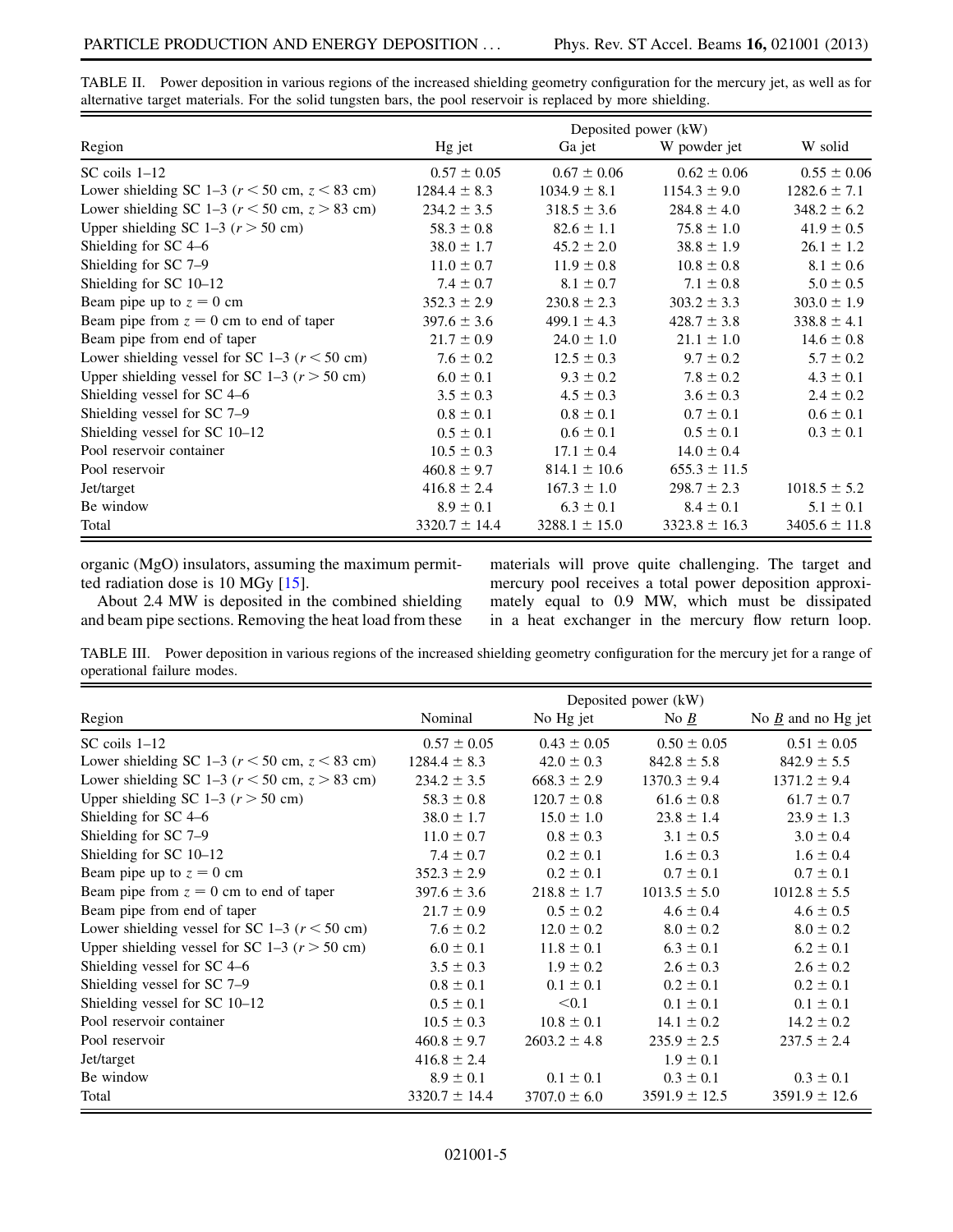The downstream Be-He-Be window (1.5 cm thick) receives a large energy deposition of 9 kW. About 250 kW will continue into the downstream pion-muon transport system. This will contain scattered, high-energy protons that must be removed by a chicane and absorber system in order to stop radiation damage to other accelerator components [\[16\]](#page-8-4).

Table [II](#page-5-0) also shows the deposited power in the various regions when alternative materials are used for the target. In general, most of the differences are seen in the energy deposition in the target itself, the shielding, and the liquid/ powder collection pool. Less protons interact with the liquid gallium jet target, going directly into the pool reservoir. This very slightly reduces the overall power deposited in the shielding and beam pipe sections. The reduced density in the tungsten powder jet also means that more energy is deposited in the powder collection reservoir (assumed to have the same geometry as the mercury pool), although not as much as was the case for the gallium target. In contrast, the solid tungsten target itself experiences a much larger energy deposition, corresponding to a quarter of the total beam power. Experimental work using fast, high current pulses passing through tungsten wires has demonstrated that a 20 cm-long, 2 cm diameter tungsten target will be able to withstand the peak stresses from such an energy deposition, allowing a target lifetime of at least three years [\[17\]](#page-8-5). The removal of the reservoir pool for the solid target means that about 5% more energy is deposited in the shielding, with a slight reduction in the radiation dose absorbed by the downstream beam pipe.

## V. FAILURE MODES

It is important to know how the 4 MW total beam power will be distributed within the new target station geometry for specific (baseline) failure modes: when the magnetic field fails, when the mercury jet stops flowing, and when both happen together. Table [III](#page-5-1) shows comparisons of the average power deposition in various regions of the target station between normal and failure-mode operating scenarios.

Under normal conditions, noninteracting protons from the beam have a trajectory that enters the mercury pool reservoir. This is illustrated by the case when there is no mercury jet target, in which more than half of the total beam power (2.6 MW) is deposited in the pool. This will produce significant agitation of the pool surface with splashes of radial velocities expected to approach  $50 \text{ ms}^{-1}$ [\[18\]](#page-8-6). In contrast, when there is no magnetic field present to steer the proton beam (and any secondary charged particles), the energy deposition for the combined mercury jet and pool system decreases by roughly a factor of 3. The proton beam almost completely misses the mercury jet target and hits only part of the mercury pool, instead

<span id="page-6-0"></span>

FIG. 8. Ambient dose equivalent rates for the target station, concrete shielding tunnel, and surrounding underground rock.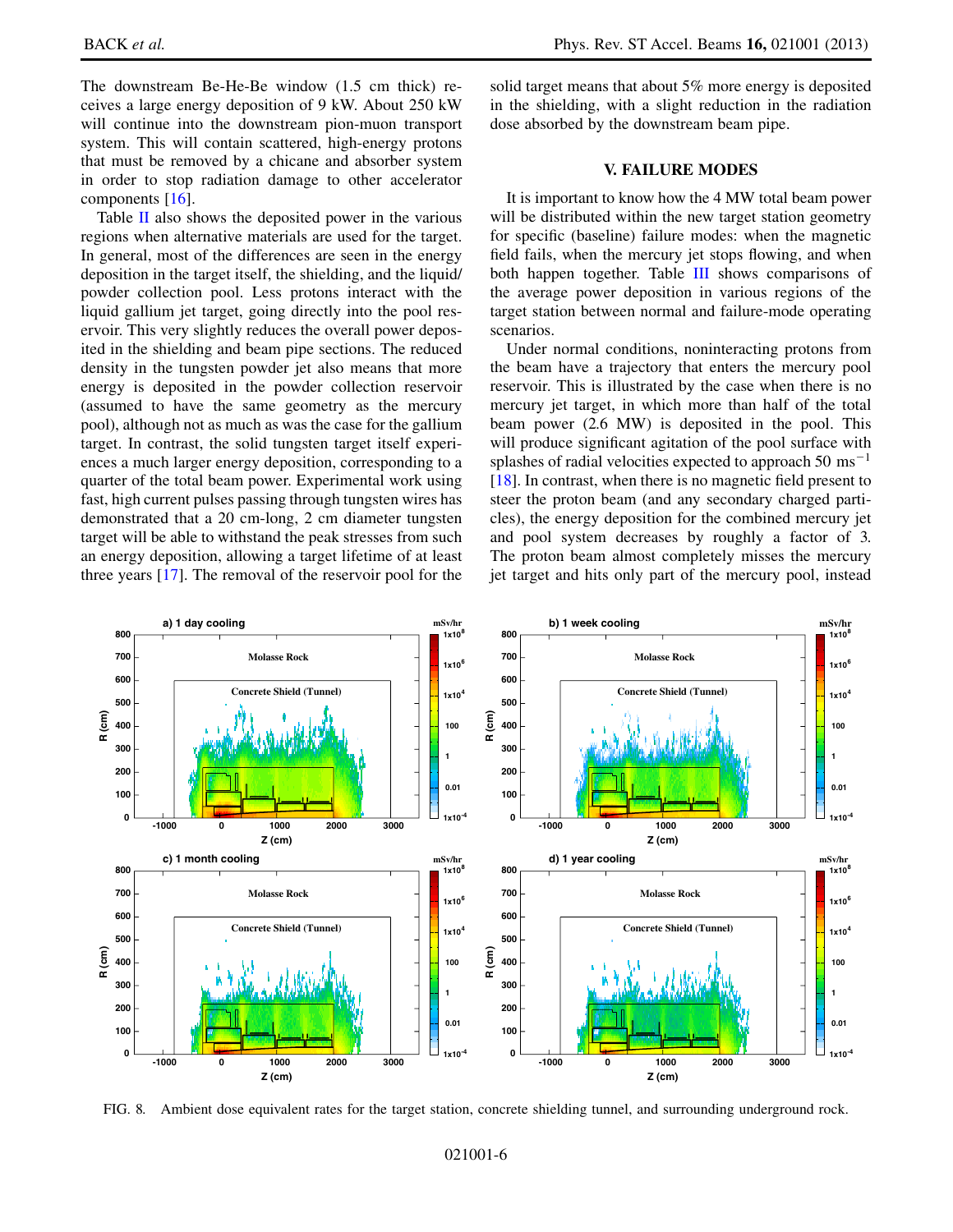dramatically increasing the energy deposition in the surrounding shielding (1.6 to 2.3 MW) and the nearby beam pipe section (from 0.4 to 1 MW). For the scenario when there is no mercury jet and no magnetic field, the results are essentially identical to the case when only the magnetic field is turned off, owing to the fact that the proton beam will miss the target in both cases.

### VI. RADIATION SAFETY

Any construction of the target station must take into account the safety requirements of the surrounding environment to prevent radiation contamination of the soil (and ground water). The entire target station must be enclosed within a concrete shielding structure of adequate thickness to stop radiation from escaping; the effective total radiation dose must not exceed 1 mSv per year [\[19\]](#page-8-7), which is equivalent to a continual residual dose of 0.1  $\mu$ Sv/hr.

Figure [8](#page-6-0) shows the estimated total radiation ambient dose equivalent from the 4 MW target station after a total irradiation time of  $2 \times 10^7$  s (1 year), using the FLUKA simulation code and AMB74 conversion factors [\[20\]](#page-8-8). The target station is surrounded by a concrete shielding structure (tunnel) that is modeled as three connecting cylindrical sections, extending from  $z = -8$  m up to  $z = 30$  m, with an outer radius of 6 m. This tunnel creates a barrier between the surrounding rock, assumed to be molasse soil based at the CERN site, and the radiation generated by the target system. The chemical composition (with mass fractions in parentheses) assumed for the concrete is O (51.1%), Si (35.8%), Ca (8.6%), Al (2.0%), Fe (1.2%), H  $(0.6\%)$ , C  $(0.4\%)$ , and Na  $(0.3\%)$ , while the composition of the molasse soil is taken to be O  $(49.2\%)$ , Si  $(19.8\%)$ , Ca (9.3%), Al (6.4%), C (4.9%), Fe (4.1%), Mg (3.5%), K (1.9%), Na (0.6%), Mn (0.2%), and Ti (0.1%) [\[21\]](#page-8-9). The densities assumed for the concrete and molasse are 2.35 g/cc and 2.4 g/cc, respectively. For a range of cooling decay times, it can be seen that no radiation escapes the concrete shielding, which means that there will be minimal activation of the surrounding soil and ground water. We can also infer that remote handling will be mandatory for maintaining the target system; even at a radial distance of 2 m from the interaction region, the residual dose rate after 1 year of cooling is of the order of 10 mSv/hr, which greatly exceeds the safety limit for radiation workers  $(20 \text{ mSv/yr})$  [\[19\]](#page-8-7).

### VII. SUMMARY

We have presented FLUKA and MARS simulation studies of the pion production and energy deposition in the Neutrino Factory target station. Compared to the original Study 2 geometry, a doubling of the lateral shielding thickness is needed to protect the superconducting coils from radiation. In addition, a reduction in the focusing magnetic field from 20 T down to 15 T does not affect the pion production efficiency, provided the inner bore radius is increased. Alternative target materials were also investigated, such as liquid gallium, and powdered and solid tungsten. Each of these offer comparable muon yields, with some differences observed in the power deposited in the target, collection pool, and surrounding shielding. We have investigated what effect various operational failure modes have on the deposited power in the target station. Finally, we have provided estimates of the amount of concrete shielding that will be needed to protect the environment from the high radiation generated by the target station, with remote handling mandatory for any maintenance work.

#### ACKNOWLEDGMENTS

We acknowledge the financial support of the European Community under the European Commission Framework Programme 7 Design Study: EUROnu, Project No 212372. We also thank colleagues from the International Design Study (IDS-NF) collaboration for fruitful discussions concerning this work.

- <span id="page-7-1"></span><span id="page-7-0"></span>[1] J. Pozimski et al., "The Neutrino Factory" (unpublished).
- <span id="page-7-2"></span>[2] R. J. Abrams et al. (IDS-NF Collaboration), [arXiv:1112.2853.](http://arXiv.org/abs/1112.2853)
- [3] K.T. McDonald et al., in Proceedings of the First International Particle Accelerator Conference, Kyoto, Japan, 2010 (ICR, Kyoto, 2010), ISBN 978-92-9083- 352-9, p. 3527.
- <span id="page-7-3"></span>[4] G. Battistoni et al., in Proceedings of the Hadronic Shower Simulation Workshop 2006, AIP Conf. Proc. No. 896 (AIP, New York, 2007), p. 31; A. Fasso, A. Ferrari, J. Ranft, and P. R. Sala, Reports No. CERN-2005-10, 2005, No. INFN/TC\_05/11, and No. SLAC-R-773.
- <span id="page-7-4"></span>[5] N. V. Mokhov, The MARS Code System User's Guide (Fermilab, Batavia, IL, 1995), Fermilab-FN-628; N. V. Mokhov et al., Recent Enhancements to the MARS15 Code (Fermilab, Batavia, IL, 2004), Fermilab-Conf-04/ 053.
- <span id="page-7-5"></span>[6] S. Geer and M. Zisman, BNL-Tech Report No. 72369- 2004, 2004.
- <span id="page-7-6"></span>[7] X. Ding, D. Cline, H. Kirk, and J. S. Berg, in Proceedings of the 23rd Particle Accelerator Conference, Vancouver, Canada, 2009 (TRIUMF, Vancouver, Canada, 2009), p. 2748.
- <span id="page-7-7"></span>[8] R.C. Fernow, in Proceedings of the 2005 Particle Accelerator Conference, Knoxville, Tennessee, USA (IEEE, Piscataway, NJ, 2005), ISBN 0-7803-8860-7, p. 2651.
- <span id="page-7-8"></span>[9] J. Strait, N. V. Mokhov, and S. I. Striganov, [Phys. Rev. ST](http://dx.doi.org/10.1103/PhysRevSTAB.13.111001) Accel. Beams 13[, 111001 \(2010\).](http://dx.doi.org/10.1103/PhysRevSTAB.13.111001)
- <span id="page-7-9"></span>[10] N. Souchlas et al., in Proceedings of the 2011 Particle Accelerator Conference, New York, USA (Brookhaven National Laboratory, New York, 2011), p. 1166.
- <span id="page-7-10"></span>[11] J. J. Back, JINST 6[, P06002 \(2011\)](http://dx.doi.org/10.1088/1748-0221/6/06/P06002).